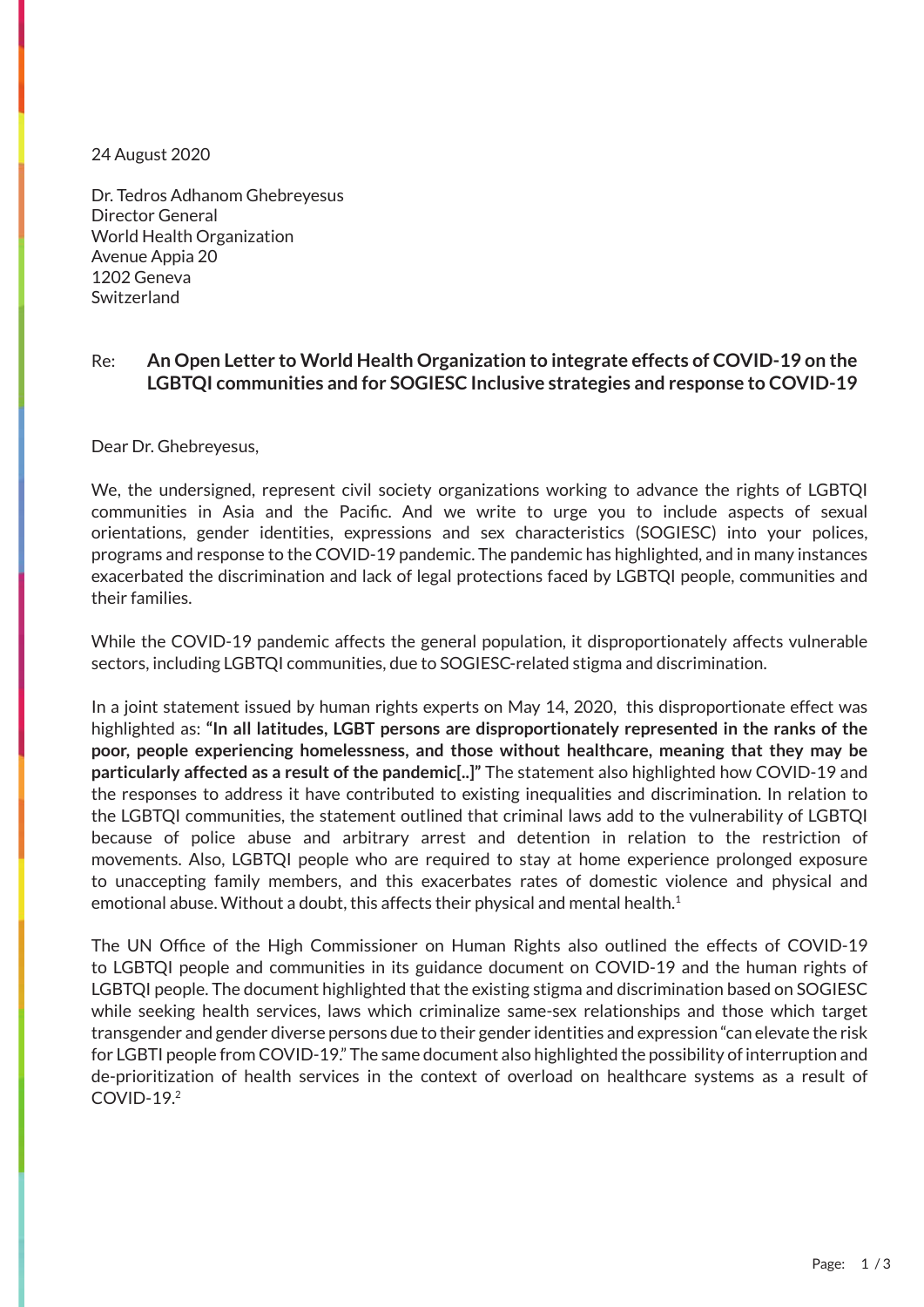mental health services, for those who need them, has been affected by the pandemic. These issues are in addition to the stigma and discrimination experienced by service users during normal times.<br> These scenarios, together with present and possible effects of COVID-19 on LGBTQI people and communities, have been identified in various surveys conducted by organizations working on LGBTQI rights and health issues. For example, [a survey conducted by APCOM](https://www.apcom.org/the-covid-19-effect-series-part-1/),<sup>3</sup> a regional organization based in Bangkok representing and working with a network of individuals and community-based organizations across Asia-Pacific, indicated that organizations and communities were concerned about the effects of COVID-19 on the delivery of health services, including HIV-related services. Access of LGBTQI people to

The effect of COVID-19 to the livelihood of LGBTQI people has also been identified in an <u>[OutRight Action](https://outrightinternational.org/sites/default/files/COVIDsReportDesign_FINAL_LR_0.pdf)</u> susceptible to the effects of economic slowdowns and limitations on movement. $4\,$ [International paper,](https://outrightinternational.org/sites/default/files/COVIDsReportDesign_FINAL_LR_0.pdf) which stated that LGBTIQ people are predominantly engaged in the informal sector, reliant on daily wages and without the safety nets of protections in many countries, they are especially

There are also narratives where LGBTQI couples and families are not able to access programs and responses which aim to alleviate the effects of the pandemic as these programs and responses are designed<br>responses which aim to alleviate the effects of the pandemic as these programs and responses are designed with neteronormative assumptions about what constitutes rammes. <u>A survey conducted by marriage</u><br>[For All Japan](https://www.buzzfeed.com/jp/saoriibuki/marriage-for-all-corona) <sup>5</sup> suggested fear of same sex-couples about not being able to participate in making medical This illustrates worries among LGBTQI couples where they will be denied the ability to care for and make<br>desigions for each other in times of emergencies. Trans and gender diverse neaple can also eventionse exclusion in state-sponsored health programs due to requirements of legal identification documents<sup>6</sup>. with heteronormative assumptions about what constitutes families. [A survey conducted by Marriage](https://www.buzzfeed.com/jp/saoriibuki/marriage-for-all-corona) decisions in cases related to COVID-19 due to the absence of legal recognition of same-sex relationships. decisions for each other in times of emergencies. Trans and gender diverse people can also experience

 $α<sub>π</sub>appa² μ<sub>π</sub>κ<sub>π</sub>κ<sub>π</sub>κ<sub>π</sub>κ<sub>π</sub>κ<sub>π</sub>κ<sub>π</sub>κ<sub>π</sub>κ<sub>π</sub>κ<sub>π</sub>κ<sub>π</sub>κ<sub>π</sub>κ<sub>π</sub>κ<sub>π</sub>κ<sub>π</sub>κ<sub>π</sub>κ<sub>π</sub>κ<sub>π</sub>κ<sub>π</sub>κ<sub>π</sub>κ<sub>π</sub>κ<sub>π</sub>κ<sub>π</sub>κ<sub>π</sub>κ<sub>π</sub>κ<sub>π</sub>κ$ vve are also cognizant that LGB i Qi communities and organizations bring with them a wealth or knowledge<br>about their situations and experiences which can be instrumental in crafting inclusive responses to the  $\eta$ ic. We are also cognizant that LGBTQI communities and organizations bring with them a wealth of knowledge pandemic.

ne is in this concert, we, the undersigned individual activists, organizations, and network<br>LGBTQI and health issues, ask the World Health Organization to: It is in this context, we, the undersigned individual activists; organizations; and networks working on

- Ensure that the challenges being faced by LGBTQI, MSM and people and communities of diverse<br>• EQGLESC during the COVID 19 peodemic will be given due attention, and pelicies pregrams, and responses are inclusive and do not add to the exclusion and discrimination experienced by LGBTQI people, communities and families. SOGIESC during the COVID-19 pandemic will be given due attention, and policies, programs, and
- Integrate a SOGIESC-inclusive approach in their COVID-19 related guidance documents, situation reports briefs strategies and response reports, briefs, strategies and response.
- $\blacksquare$ • Work closely with LGBTQI organizations and communities towards a more inclusive responses to the pandemic.

吀椀洀攀㨀 㠀㨀 ጠ ㈀ 㨀 Integrating a SOGIESC framework will contribute to our collective goal of addressing impacts of COVID-19 on vulnerable populations and take us closer towards the goal of **"leaving no one behind"** as envisioned by *㠀 圀椀爀攀氀攀猀猀 刀漀愀搀 䈀愀渀最欀漀欀 ㌀㌀*  the 2030 Agenda for Sustainable Development.

**倀氀攀愀猀攀 刀匀嘀倀 戀礀** 吀栀甀爀猀搀愀礀 ㈀ 䴀愀爀挀栀 ㈀ ㈀ **戀礀 爀攀瀀氀礀椀渀最 琀漀** Sincerely,